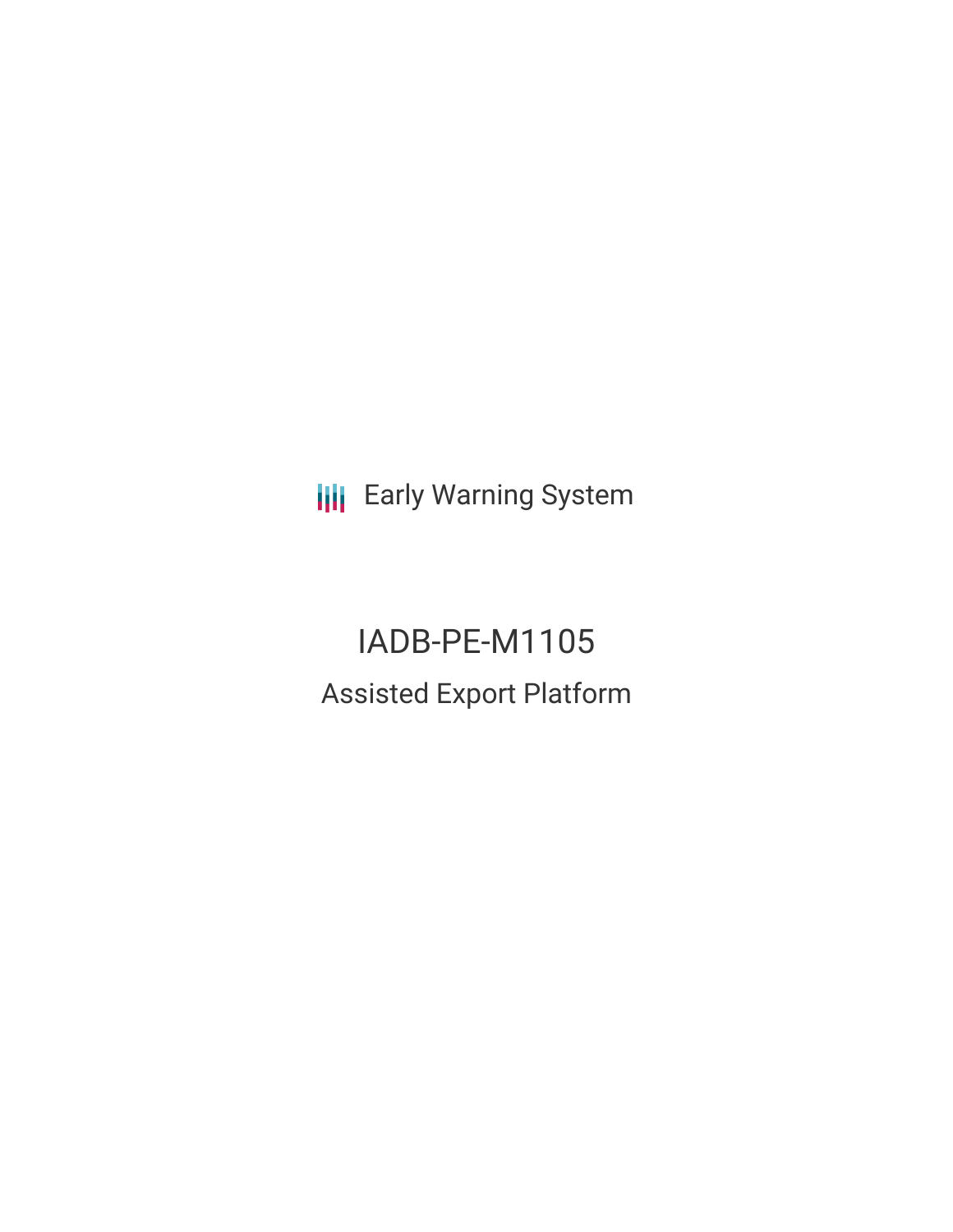

# **Quick Facts**

| <b>Countries</b>               | Peru                                      |
|--------------------------------|-------------------------------------------|
| <b>Financial Institutions</b>  | Inter-American Development Bank (IADB)    |
| <b>Status</b>                  | Approved                                  |
| <b>Bank Risk Rating</b>        | С                                         |
| <b>Voting Date</b>             | 2015-11-06                                |
| <b>Sectors</b>                 | Industry and Trade, Technical Cooperation |
| Investment Type(s)             | Grant                                     |
| <b>Investment Amount (USD)</b> | $$0.35$ million                           |
| <b>Project Cost (USD)</b>      | \$ 0.70 million                           |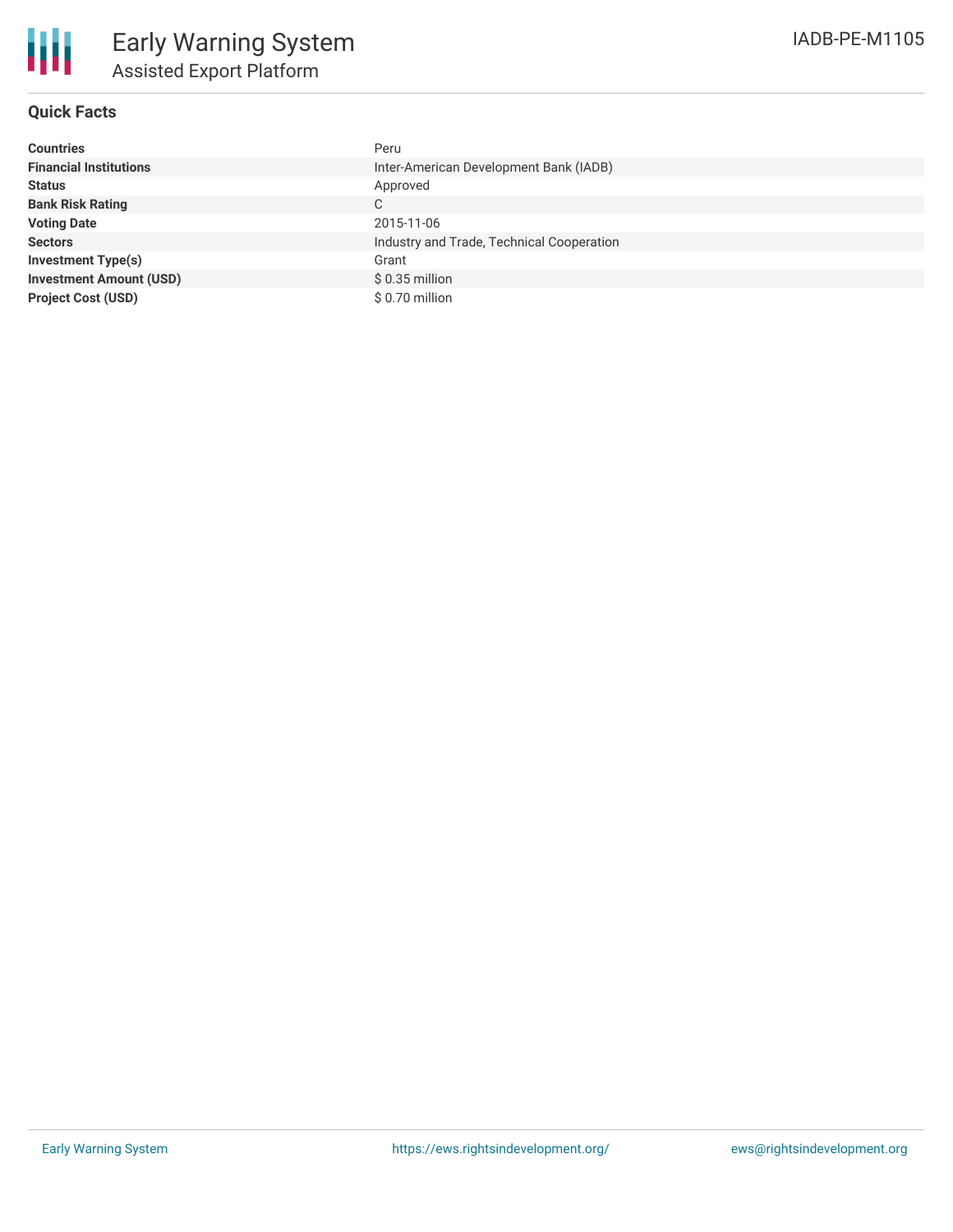

# **Project Description**

This project provides technical cooperation to small and medium sized businesses in Peru. The aim of the project is to help those businesses increase their abilities to export their products internationally.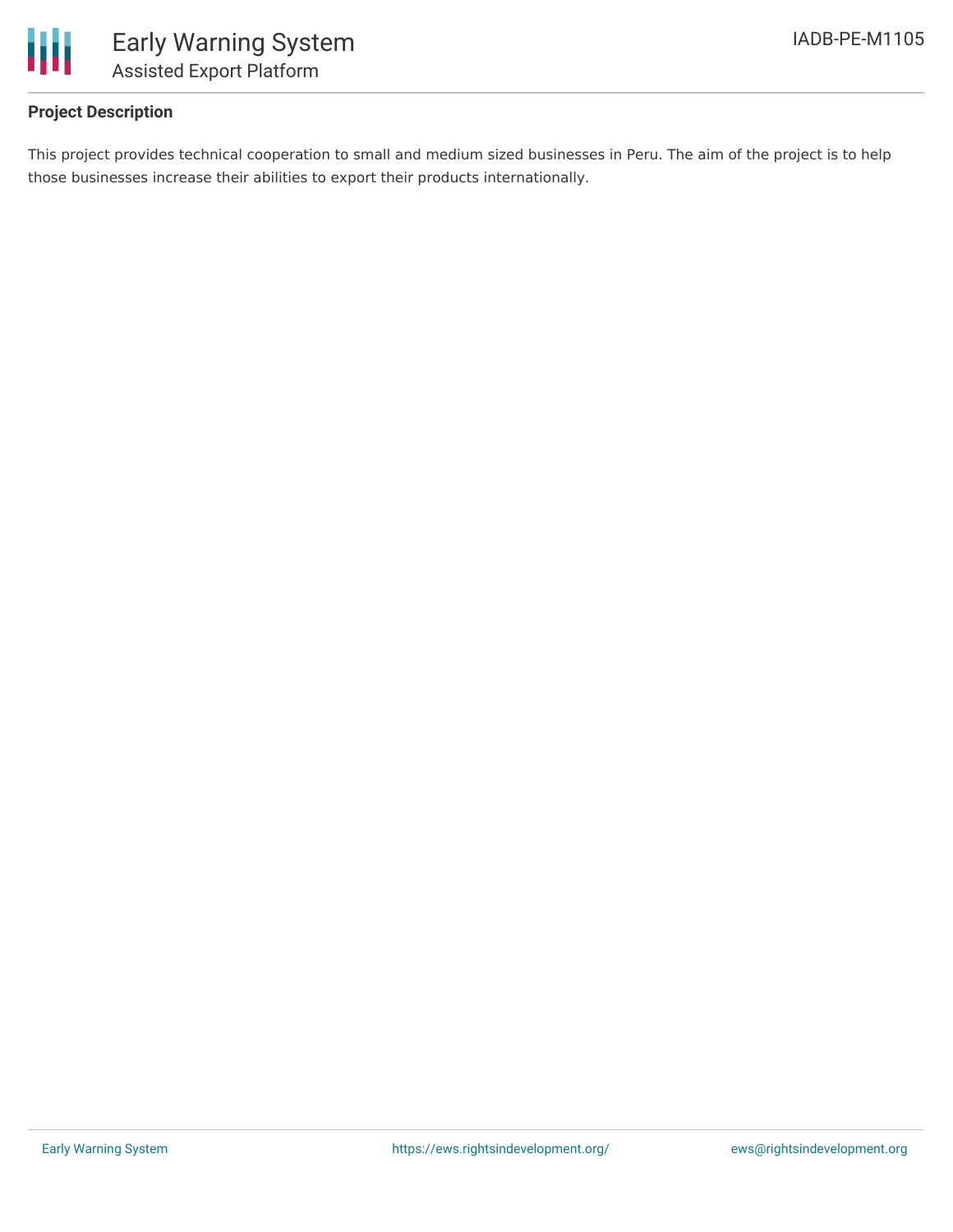## **Investment Description**

• Inter-American Development Bank (IADB)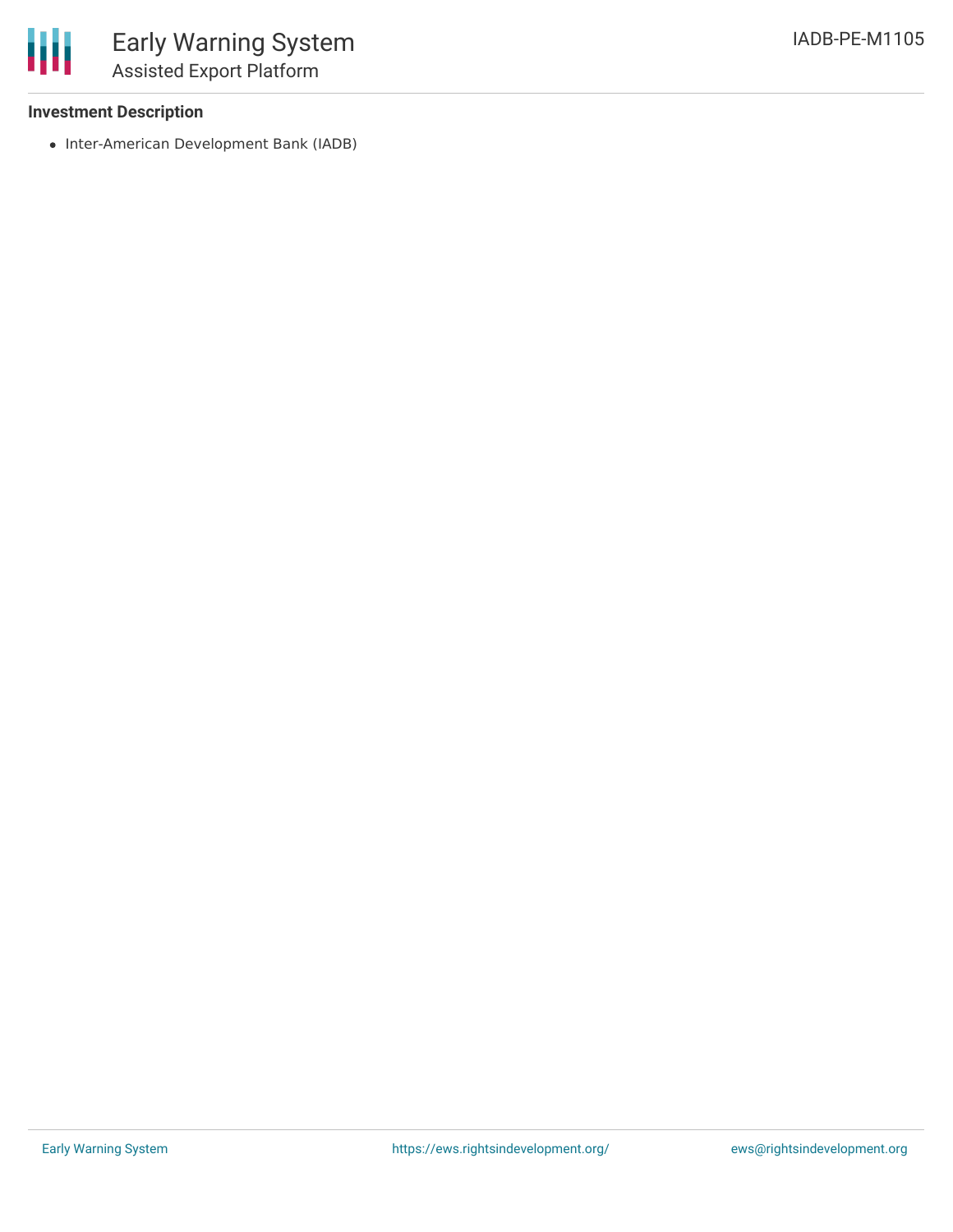

## **Contact Information**

\*no contact information available\*

#### ACCOUNTABILITY MECHANISM OF IADB

The Independent Consultation and Investigation Mechanism (MICI) is the independent complaint mechanism and fact-finding body for people who have been or are likely to be adversely affected by an Inter-American Development Bank (IDB) or Inter-American Investment Corporation (IIC)-funded project. If you submit a complaint to MICI, they may assist you in addressing the problems you raised through a dispute-resolution process with those implementing the project and/or through an investigation to assess whether the IDB or IIC is following its own policies for preventing or mitigating harm to people or the environment. You can submit a complaint by sending an email to MICI@iadb.org. You can learn more about the MICI and how to file a complaint at http://www.iadb.org/en/mici/mici,1752.html (in English) or http://www.iadb.org/es/mici/mici,1752.html (Spanish).